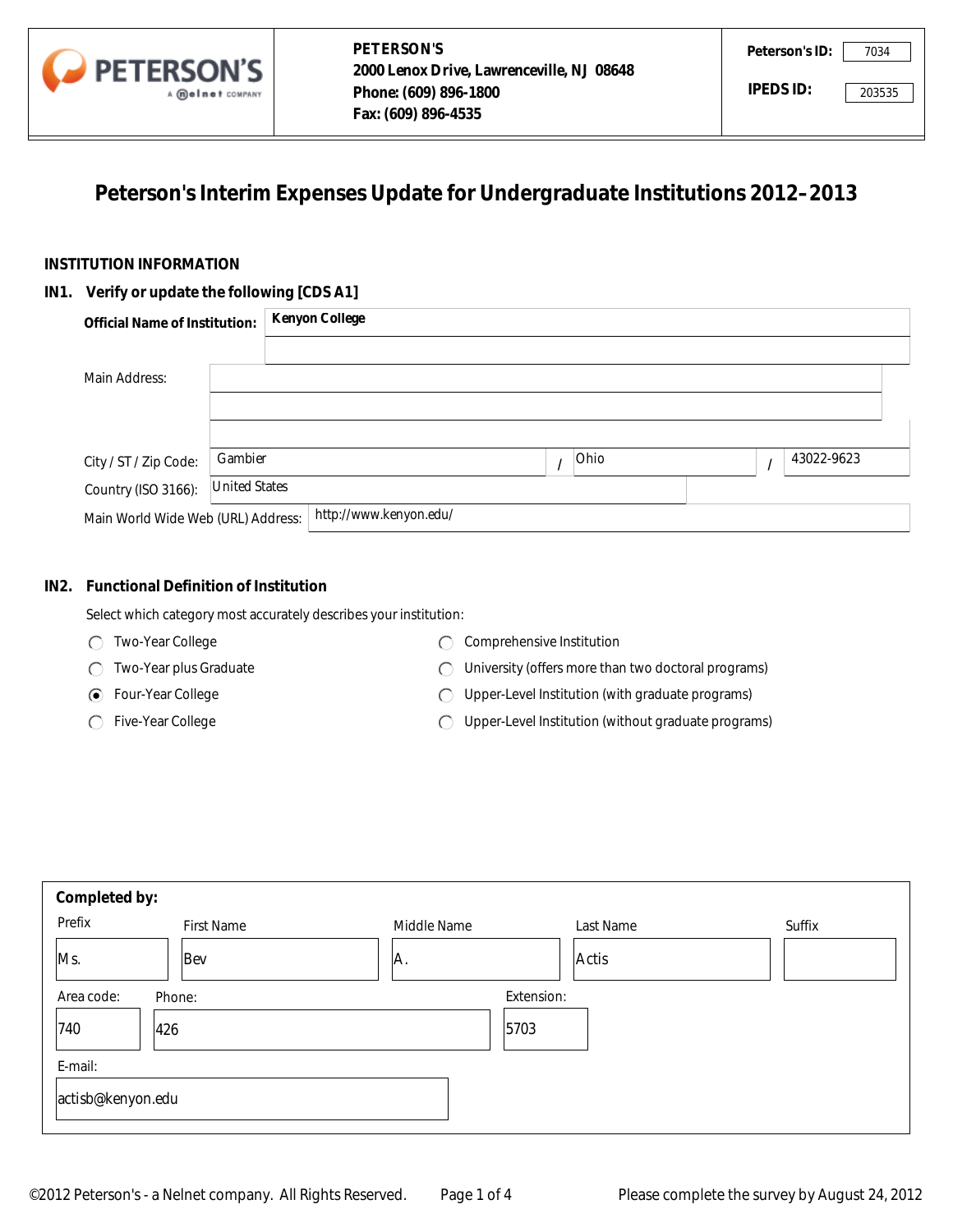| Peterson's Interim Expenses Survey for |  |
|----------------------------------------|--|
| Undergraduate Institutions 2012-13     |  |

**EX1. TYPICAL UNDERGRADUATE FULL-TIME TUITION [CDS G1]** 

List the typical tuition, required fees, and room and board for a full-time undergraduate student for the FULL 2012-2013 academic year. A full academic year refers to the period of time generally extending from September to June; usually equated to two semesters or trimesters, three quarters, or the period covered by a fourone-four plan. Required fees include only charges that all full-time students must pay that are not included in tuition (e.g., registration, health, or activity fees.) Do not include optional fees (e.g., parking, laboratory use). Expenses reported last year by your institution have been preprinted in the grids below. Please feel free to submit a complete tuition and fee schedule in lieu of updating this question.

| If undergraduate charges are not reported in U.S. dollars, specify the applicable currency:                                              |                               |                                                    | $\left  \right. \right. \left. \left. \right. \right. \left. \left. \right. \left. \right. \left. \left. \right. \left. \left. \right. \right. \left. \left. \right. \left. \left. \right. \right. \left. \left. \right. \left. \left. \right. \right. \left. \left. \right. \left. \left. \right. \right. \left. \left. \right. \right. \left. \left. \right. \left. \right. \left. \left. \right. \right. \left. \left. \right. \right. \left. \left. \right. \left. \left. \right. \right. \left. \left. \right. \right. \left. \left. \right. \left. \right. \$ |
|------------------------------------------------------------------------------------------------------------------------------------------|-------------------------------|----------------------------------------------------|---------------------------------------------------------------------------------------------------------------------------------------------------------------------------------------------------------------------------------------------------------------------------------------------------------------------------------------------------------------------------------------------------------------------------------------------------------------------------------------------------------------------------------------------------------------------|
| Please provide the URL for your<br>institution's net price calculator [CDS G0]:                                                          |                               |                                                    |                                                                                                                                                                                                                                                                                                                                                                                                                                                                                                                                                                     |
| Specify the typical number of units (i.e.,<br>credits, courses) taken by a full-time under-<br>graduate student in a FULL academic year: | 2012-13<br>32<br>-of- credits | 2011-12<br>32<br>$-$ <i>of</i> - $ {\bf{c}$ redits | Limit: 250 characters                                                                                                                                                                                                                                                                                                                                                                                                                                                                                                                                               |
| <b>PRIVATE INSTITUTIONS:</b>                                                                                                             |                               |                                                    |                                                                                                                                                                                                                                                                                                                                                                                                                                                                                                                                                                     |
| <b>Tuition for all students</b>                                                                                                          | 42,780.00                     | 41,090.00                                          |                                                                                                                                                                                                                                                                                                                                                                                                                                                                                                                                                                     |
| <b>PUBLIC INSTITUTIONS:</b>                                                                                                              |                               |                                                    |                                                                                                                                                                                                                                                                                                                                                                                                                                                                                                                                                                     |
| In-District Tuition:                                                                                                                     |                               |                                                    |                                                                                                                                                                                                                                                                                                                                                                                                                                                                                                                                                                     |
| In-State:                                                                                                                                |                               |                                                    |                                                                                                                                                                                                                                                                                                                                                                                                                                                                                                                                                                     |
| Out-of-State:                                                                                                                            |                               |                                                    |                                                                                                                                                                                                                                                                                                                                                                                                                                                                                                                                                                     |
| International Students--non-resident aliens:                                                                                             |                               |                                                    |                                                                                                                                                                                                                                                                                                                                                                                                                                                                                                                                                                     |
|                                                                                                                                          |                               |                                                    |                                                                                                                                                                                                                                                                                                                                                                                                                                                                                                                                                                     |

### **TYPICAL UNDERGRADUATE FULL-TIME REQUIRED FEES [CDS G1]**

|  | Full-Time (full academic year): | 1,640.00 |
|--|---------------------------------|----------|
|--|---------------------------------|----------|

## **UNDERGRADUATE HOUSING [CDS G1]**

| Room & Board: | 10,340.00 |
|---------------|-----------|
| Room Only:    |           |

#### **ESTIMATED EXPENSES [CDS G5] 2012-13 2011-12**

|                   | <b>Residents</b> | <b>Commuters</b><br>living at home | Commuters not<br>living at home |
|-------------------|------------------|------------------------------------|---------------------------------|
| Books & Supplies  |                  |                                    | 1,800.00                        |
| Room Only         |                  |                                    |                                 |
| <b>Board Only</b> |                  |                                    |                                 |
| Transportation    |                  |                                    | 1,350.00                        |
| Other             |                  |                                    |                                 |

 if your institution charges an additional one-time required fee above and beyond the tuition, fees, and estimated expenses listed above, specify the amount:

**If your institution charges a comprehensive fee (covering tuition, fees, room and board) please specify the fee: [CDS G1]:**

| Commuters not<br>living at home | <b>Residents</b> | <b>Commuters</b><br>living at home | Commuters not<br>living at home |
|---------------------------------|------------------|------------------------------------|---------------------------------|
| 1,800.00                        | 1,800.00         |                                    |                                 |
|                                 |                  |                                    |                                 |
|                                 |                  |                                    |                                 |
| 1,350.00                        | 1,230.00         |                                    |                                 |
|                                 |                  |                                    |                                 |

1,540.00

10.020.00

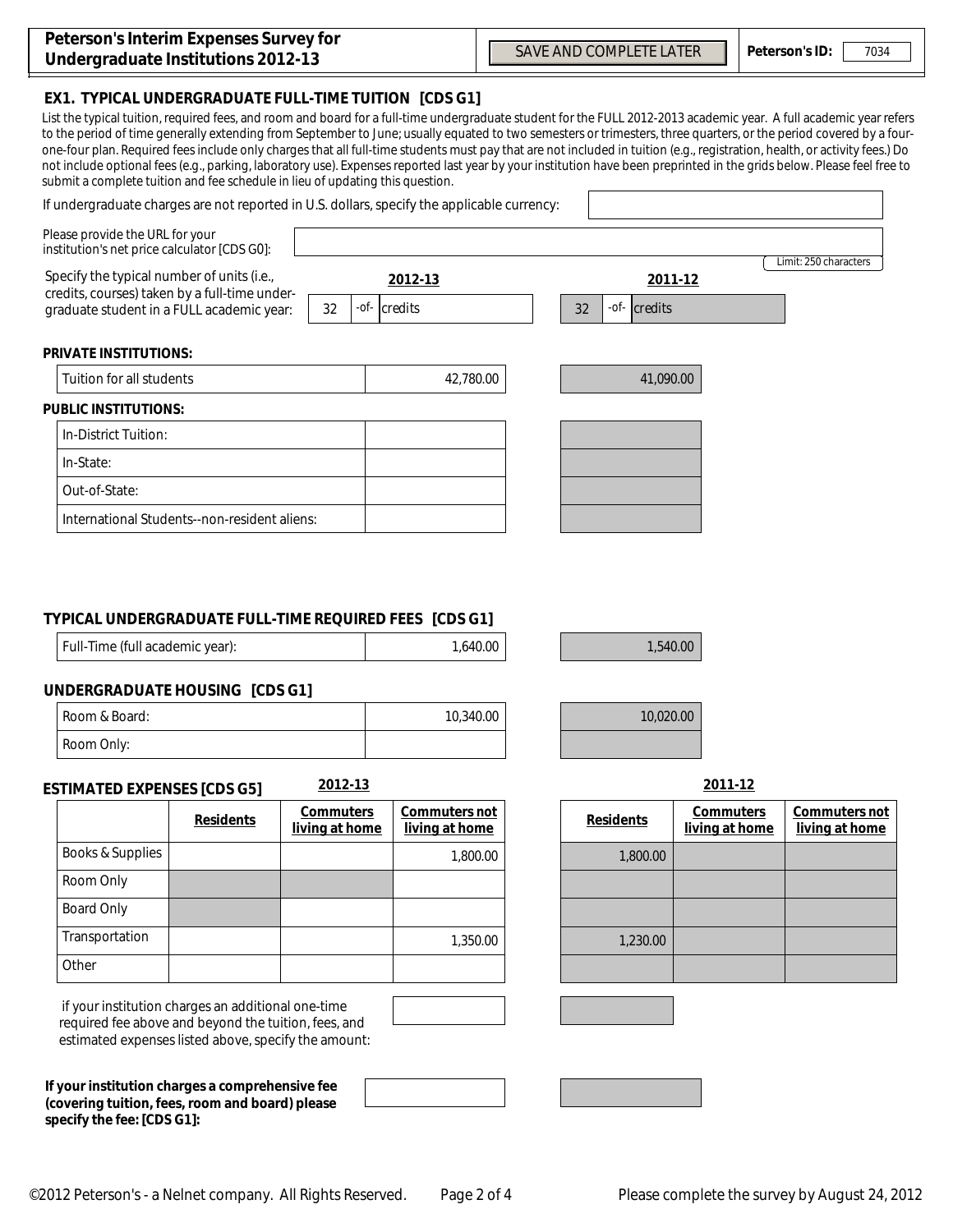$\blacktriangledown$ 

#### **EX2. TYPICAL UNDERGRADUATE PART-TIME TUITION --** List the typical per-unit charges paid by part-time students.

#### **a. Typical Part-Time Tuition**

| <b>PRIVATE INSTITUTIONS:</b> | 2012-13 |   | 2011-12 |
|------------------------------|---------|---|---------|
| Tuition for all students     | -per-   |   | -per-   |
| <b>PUBLIC INSTITUTIONS:</b>  |         |   |         |
| In-District Tuition:         | -per-   |   | -per-   |
| In-State:                    | -per-   |   | -per-   |
| Out-of-State:                | -per-   | ▼ | -per-   |

#### **b. Typical Required Fees for Part-Time Students**

| Per-credit fees: | $-per-$ |  |
|------------------|---------|--|
| l Per-term fees: | $-per-$ |  |

| $-per-$ |  |
|---------|--|
| $-per-$ |  |

#### **EX3. OTHER UNDERGRADUATE NON-RESIDENT EXPENSES**

If your institution offers reduced tuition and/or fees for nonresidents based on an agreement with other states, counties or other regional arrangement, please specify the typical undergraduate full-time tuition and required fees:

| 2012-13 | 2011-12 |
|---------|---------|
|         |         |
|         |         |

|                           | <u>.</u> |
|---------------------------|----------|
| <b>Full Time Tuition:</b> |          |
| <b>Mandatory Fees:</b>    |          |
|                           |          |

Please list the geographic areas (e.g., states, counties etc.) or participating institutions covered by this agreement as well as any special features that apply to this program:

**2012-13 2011-12**